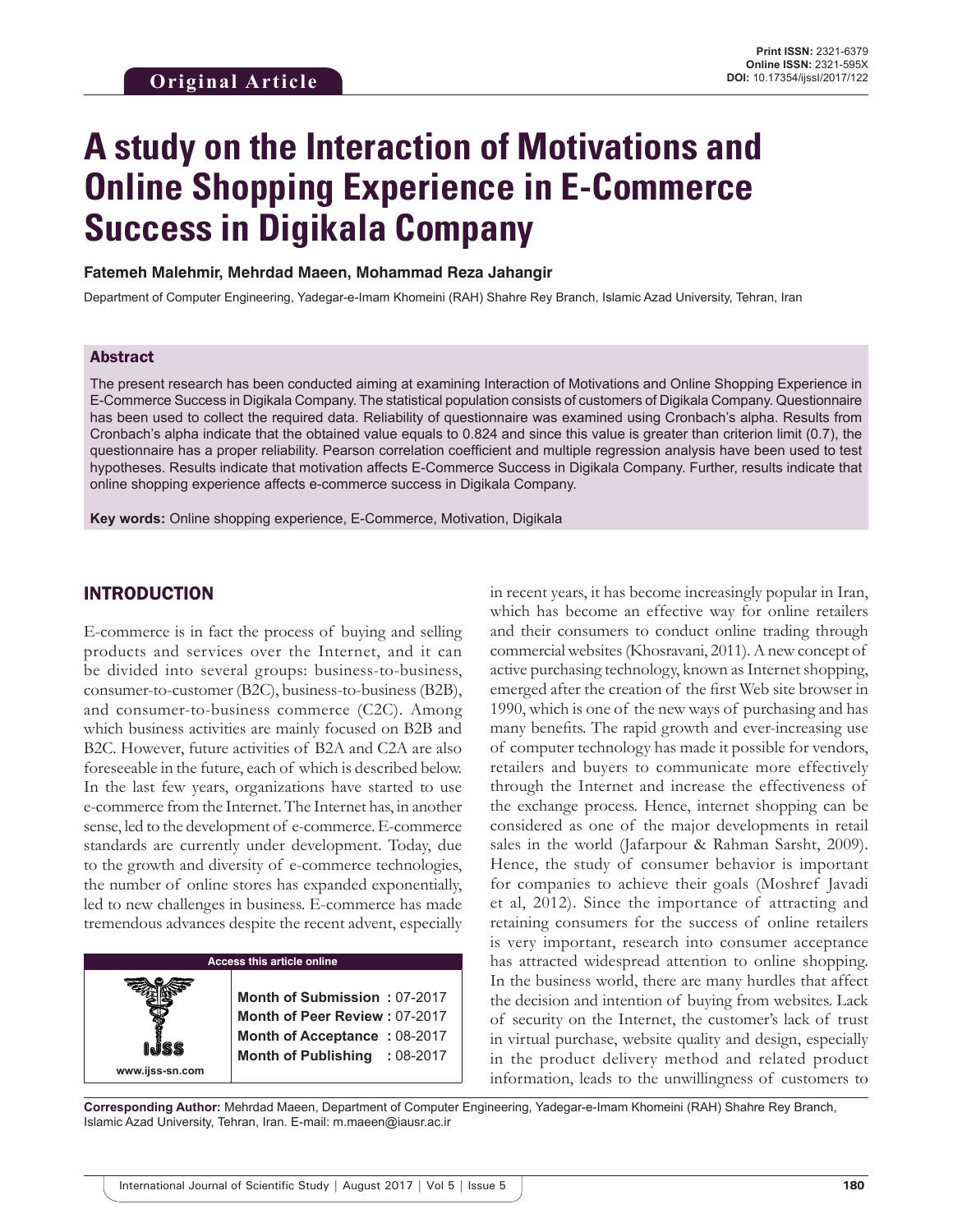make Internet purchases (Olfat and Khosravani, 2011). On the other hand, people's willingness to online buying is influenced by internal factors such as attitudes, habits and perceptions of person from the opportunities that can be made by Internet shopping. Therefore, the positive attitude of consumers towards online shopping can help for maintaining the survival and profitability of Internet vendors in a competitive market (Soopramanien, D.G.R., Robertson, A., 2006). Therefore, the importance of the factors that make customers tend to buy e-commerce has increased for sellers. As a result, it's better to know for what reasons customers tend to buy through Internet, because customer willingness and acceptance are a key factor in the development of the Internet service structure, and if they do not welcome customers, such Internet services will fail (Vazquez Delia. Xu Xingang, 2008). In most studies, the Davis and colleagues' acceptance model has been used to describe the adoption and use of (TAM) information technology systems. In Iran, in spite of a dramatic global growth, Internet sales are inadequate and Internet markets have not reached enough maturity in Iran (Nikookar et al., 2009). People in Iran less likely tend to buy Internet retailers. Hence, companies should try to identify the factors that affect the demand for Internet shopping and increase in internet sales. One of the most important issues to be mentioned is conservative buying habits of customers. Changing these buying habits is an extremely difficult and time consuming task. In fact, there are various reasons for this situation, including factors of individual motivation, substructures, cultural factors, etc. E-retailers should know the behavioral and psychological aspects of customers in order to achieve this. By motivating their needs, they encourage customers to shop online and electronically. Thus there are two important factors on shopping online shopping experience and consumer motivation for online shopping. E-commerce, one of the results of which is the online shopping of products by customers, is one of the company's solutions to reduce intermediaries and speeds in delivering products to end customers. One of the companies that has had significant activity in this field is Digikala Company. The company has been able to attract a significant share of customers. In this research, the impact of two factors of motivation and online shopping experience on e-commerce success is reviewed and evaluated. In other words, the main question of the research is that what is the effect of two factors of motivation and online shopping experience on the success of e-commerce in Digikala Company?

#### **Literature Review**

Dehdashti and Mobarhan(2012) in a research entitled "study on effect of factors of individual motivation on online purchasing" stated that today businesses move towards being electronic, but in Iran despite global growth, there is not adequate internet sale and people less likely tend to buy from internet retailers. Thus, an attempt should be made to identify the factors which affect internet buying and internet sale. Their research aimed to examine effect of factors of individual motivation on internet buying. In their research, descriptive survey has been used as method of research and statistical population consisted of the students of Alameh Tabatabei University who have made internet buying at least once. Stratified sampling method has been used and sample size has been estimated with 374 persons. In this research, Pearson correlation coefficient and confirmatory factor analysis have been used for data analysis. Results from research despite related works indicated that if the managers enable to increase repurchasing through providing high-quality information in their purchasers, their willingness to return to website will increase. In this regards, managers of online stores can be suggested to improve sense of enjoying life in purchasers and provide the facilities for chat to meet the need for making social relationships in people.

Rendi et al.(2014) conducted a research entitled "factors affecting bu ying behavior of internet customers in Iran regarding technology acceptance model(TAM)". This research which is an applied survey aims to examine effect of 12 factors on customer's attitude and willingness to accept internet purchasing in which 29 hypotheses have been presented. The statistical population consists of potential customers of Iran's internet stores among which 500 individuals have been selected as sample. The preliminary data have been collected via questionnaire and secondary data have been collected via library method. Using measurement tools, content validity and reliability of questionnaires were examined. With regard to results from observations, among 29 presented hypotheses, 19 hypotheses were confirmed and 10 hypotheses were rejected. In this regards, except income, 11 other factors affect acceptance of internet buying which the most influence related to customer's willingness to internet buying. Further, risk taking has the least effect on attitude and previous online buying experience and satisfaction have a significant impact on willingness to buying.

Rezaei Dolat abadi et al.(2012) in a research examined factors affecting willingness to online buying and displayed security, ease of use, perceived utility and compatibility on customer's attitude and positive effect of normative beliefs on willingness to online purchasing.

Asil & Özen(2014) in a research examined factors which affect people's behavioral buying from daily trading websites and examined effect of people's behavioral buying from daily trading websites. They concluded that satisfaction affects buying. On the other hand, there is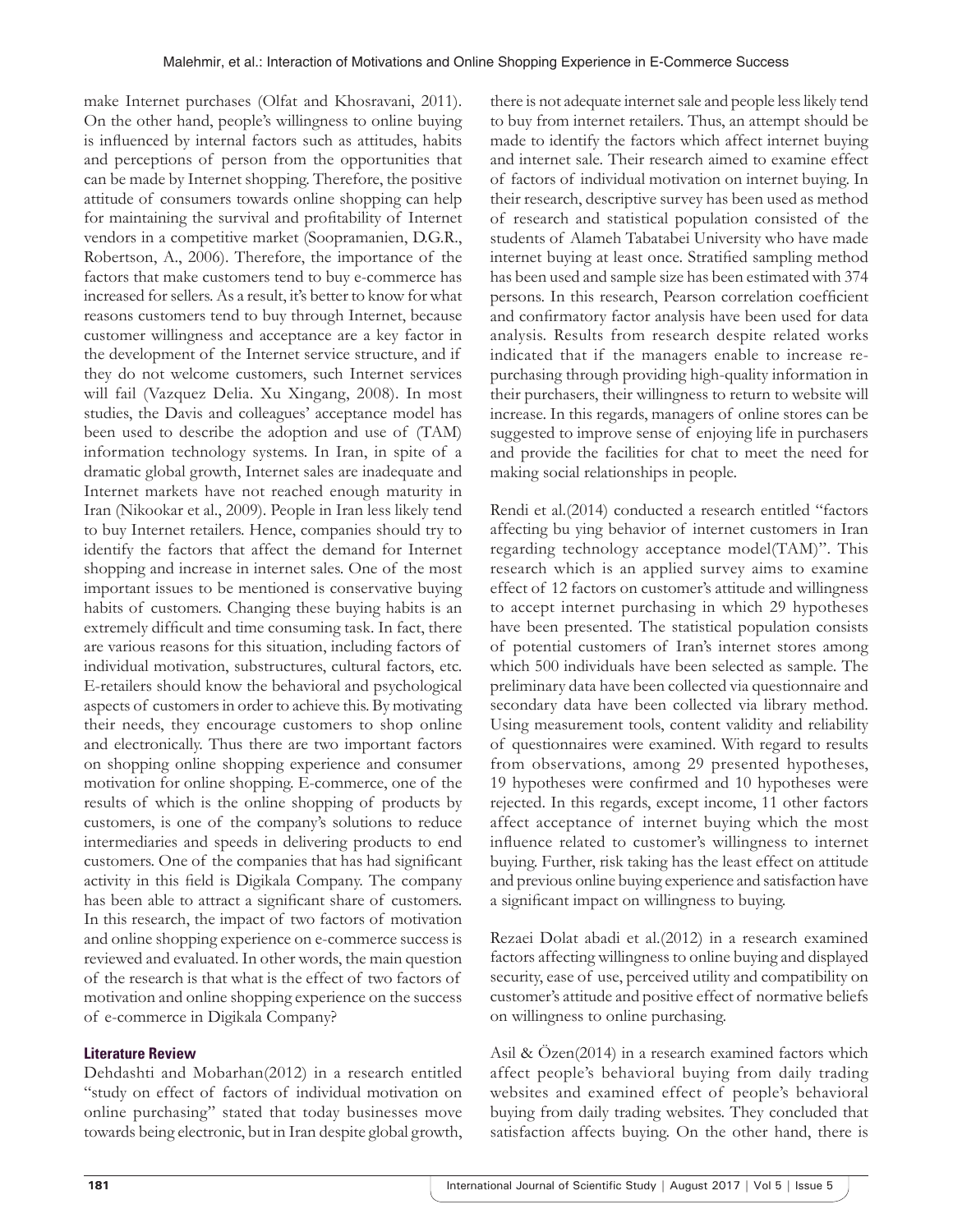a significant relationship between *Price* Awareness and buying behaviors. Faruk Anıl Konuk(2015) conducted the first research on the relationship between price awareness, buying motivation and intention in the field of priced and expired foods. Obtained results indicated that there is a relationship between price awareness and willingness to auction. Further, results indicated impact of Price Awareness on intent to buy perishable foods that are priced and expired. On the other hand, these results do not confirm positive impact of price awareness on intent to buy.

### **Research Method**

This research is a descriptive survey. The present research is a descriptive study on the basis of how to obtain the required data and classify research regarding their goal. This research is a field study as the researcher examines variables in their normal state.

#### **Data Analysis**

To analyze data from questionnaire, various statistical methods have been used. In doing so, Statistical Packages for Social Science (SPSS), Descriptive statistics and Inference statistics have been used. In following, we will examine them. The required information for the present research have been collected from the questionnaire which has been tested in validity and this information is analyzed in software SPSS by taking suitable statistical tests regarding research hypotheses.

Testing the normal distribution of factors

Kolmogorov–Smirnov test has been used to examine normality of data. Null hypothesis in this test says that data have a normal distribution.

 $H<sub>0</sub>: βi = 0$ 

H<sub>1</sub>: βi  $\neq$  0

In this test, if sig is less than 0.05, null hypothesis is rejected and if sig is greater than 0.05, H0 is accepted. Results relating to normality of factors have been presented in Table 1.

Since sig is greater than 0.05, H0 is confirmed and H1 is rejected. Results indicate that data have normal distribution;

|                                 |     |       | <b>Result of test</b> |
|---------------------------------|-----|-------|-----------------------|
| Kolmogorov-Smirnov <sup>a</sup> |     |       |                       |
| <b>Statistic</b>                | df  | Sig.  |                       |
| 0 178                           | 383 | 0.125 | Normal distribution   |
| 0.205                           | 383 | 0.085 | Normal distribution   |
| 0.208                           | 383 | 0.213 | Normal distribution   |
|                                 |     |       |                       |

in other words, distribution of sample under study is normal, and parametric tests are used to test hypotheses.

### **Hypotheses Testing**

In this section, the required tests are made and their results are presented to give response to the mentioned questions. Since the obtained data are normal, parametric tests are used. Pearson correlation coefficient, one-sample t-test and multiple regressions are used to test hypotheses. First, Results from correlation coefficient test and relationship between variables are examined.

#### **First Hypothesis**

Motivation affects e-commerce success in Digikala Company.

Thus, test hypotheses are presented as follows:

H0: Motivation does not affect e-commerce success in Digikala Company.

H1: Motivation affects e-commerce success in Digikala Company.

$$
\left\{ \begin{aligned} H_0 &\colon \rho = 0 \\ H_1 &\colon \rho \neq 0 \end{aligned} \right.
$$

 $\rho$  refers to value of correlation coefficient between motivation and e-commerce success in Digikala Company. To examine the correlation between motivation and e-commerce success in Digikala Company, Pearson correlation coefficient is used. These values are significant at sig(0.05). Results from analysis have been presented in Table 2.

Results indicate that there is a significant relationship between motivation and e-commerce success in Digikala Company in Tehran at error level under 0.05, i.e. motivation can helps for e-commerce success in Digikala Company in Tehran. in other words, motivation affects e-commerce success in Digikala Company in Tehran. thus, H0 is rejected and H1 is confirmed. thus, it can conclude that there is a positive significant relationship between motivation and e-commerce success in Digikala Company in Tehran. On the other hand, value of this relationship equals to 0.437, indicating strong correlation between motivation and

| Table 2: Results from Pearson test |                    |                            |                   |  |
|------------------------------------|--------------------|----------------------------|-------------------|--|
| <b>First hypothesis</b>            |                    |                            | <b>Motivation</b> |  |
| Pearson's rho                      | e-commerce success | Correlation<br>coefficient | 0/437             |  |
|                                    |                    | Sig                        | 0/000             |  |
|                                    |                    | No                         | 384               |  |

Source: Research data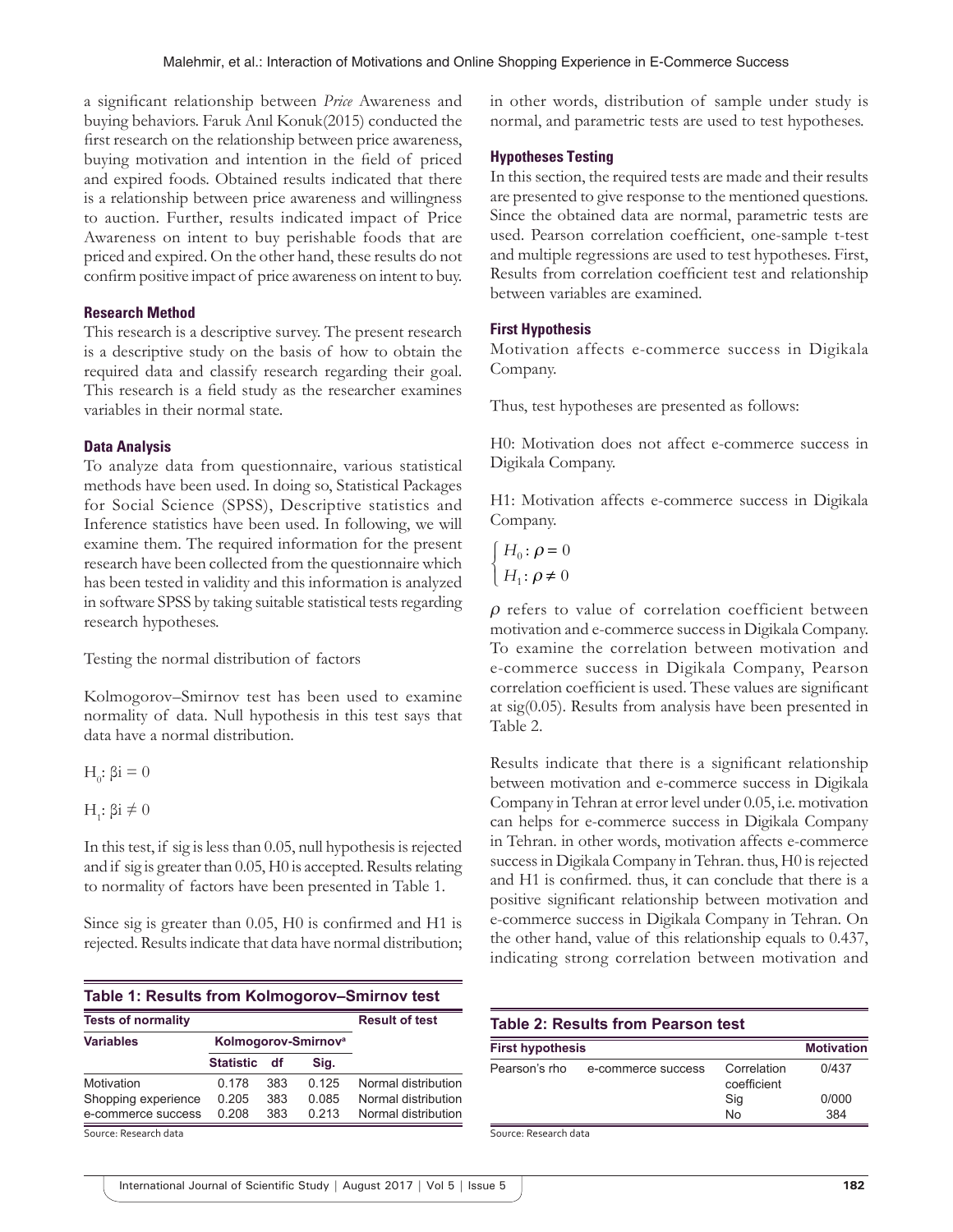e-commerce success in Digikala Company in Tehran. thus, it can conclude that there is a positive significant correlation between motivation and e-commerce success in Digikala Company in Tehran and H0 is rejected and H1 is confirmed.

### **Second Hypothesis**

Online shopping experience affects e-commerce success in in Digikala Company in Tehran.

thus, hypotheses are presented as follow:

H0: Online shopping experience does not affect e-commerce success in in Digikala Company in Tehran.

H1: Online shopping experience affects e-commerce success in in Digikala Company in Tehran.

$$
\left\{ \begin{aligned} H_0 &\colon \rho = 0 \\ H_1 &\colon \rho \neq 0 \end{aligned} \right.
$$

 $\rho$  represents correlation coefficient value between Online shopping experience and e-commerce success in in Digikala Company in Tehran. To examine correlation between Online shopping experience and e-commerce success in in Digikala Company in Tehran, Pearson correlation coefficient is used. These values are significant at sig (0.05). Analysis results have been presented in Table 3.

Results indicate that there is a significant relationship between online shopping experience and e-commerce success in Digikala Company in Tehran at error level under 0.05, i.e., online shopping experience can help for e-commerce success in Digikala Company in Tehran. In other words, online shopping experience affects e-commerce success in Digikala Company in Tehran. Thus, H0 is rejected and H1 is confirmed. Thus, it can conclude that there is a positive significant relationship between online shopping experience and e-commerce success in Digikala Company in Tehran. On the other hand, value of this relationship which equals to 0.534 indicates a strong correlation between two variables of online shopping experience and e-commerce success in Digikala Company in Tehran. Thus it can conclude that there is a positive significant relationship between online shopping experience and e-commerce success in Digikala Company in Tehran and H0 is rejected and H1 is confirmed.

| Table 3: Results from Pearson test |                                                |                            |       |  |  |
|------------------------------------|------------------------------------------------|----------------------------|-------|--|--|
| <b>Second hypothesis</b>           | <b>Online shopping</b><br>experience           |                            |       |  |  |
|                                    | Pearson's rho And e-commerce<br><b>SUCCESS</b> | Correlation<br>coefficient | 0/534 |  |  |
|                                    |                                                | Sig                        | 0/000 |  |  |
|                                    |                                                | <b>No</b>                  | 384   |  |  |

Source: Research data

#### **Regression Analysis**

Multiple regression is used to examine concurrent effect of independent variables on dependent variable and determine the extent to which independent variables affect dependent variable. in this research, multiple regression is used to examine the extent to which motivation and online shopping experience affect e-commerce success in Digikala Company in Tehran. This test indicates that whether the changes in one of the dimensions of model have effect on other dimensions of model or not. Further, the extent to which each of dimensions affects is displayed.

#### **Presumptions of Linear Regression Test**

In order to have the best estimates without linear bias in linear regression model, it is necessary to examine the assumptions of this model as follows:

#### Normality of the residuals

At first step, normality of the residuals of data which is one of the presumptions on use of linear regression is examined. In doing so, a new column including nonstandard residuals is calculated and then K-S test is made on column. With regard to results of test, sig equals to 0.134. Thus, H0 under non-normality of residuals is rejected and H1 including normality of residuals is accepted.

In doing so, colinearity of independent variables is considered as an independent variable, i.e. it can use regression test when independent variables are orthogonal. but when there is high correlation between independent variables, deduction on regression model is distractive. if there is a linear correlation between independent variables, it is stated that there is multiple colinearity. to examine lack of multiple colinearity correlation, values of variance inflation factor (*VIF*) and tolerance in coefficients table is used. Tolerance value ranges between 0 and 1. The closer tolerance value to 1, colinearity between variables is less. on the contrary, the lesser value of variance inflation factor (*VIF*) than 2, colinearity between variables is less. Results from test in table 5 indicate that there is not colinearity between variables and use of regression test has no problem.

After studying presumptions of regression test and confirming that such test is without any problem, here results from regression for conceptual model of research are presented. results in Table 5 indicate that regression

## **Table 4: Results from Kolmogorov–Smirnov test; normality of non‑standard residuals**

|              | Value | No  | Sig   |
|--------------|-------|-----|-------|
| Residuals ها | 1 427 | 384 | 0.134 |
| .            |       |     |       |

Study on lack of colinearity of independent variables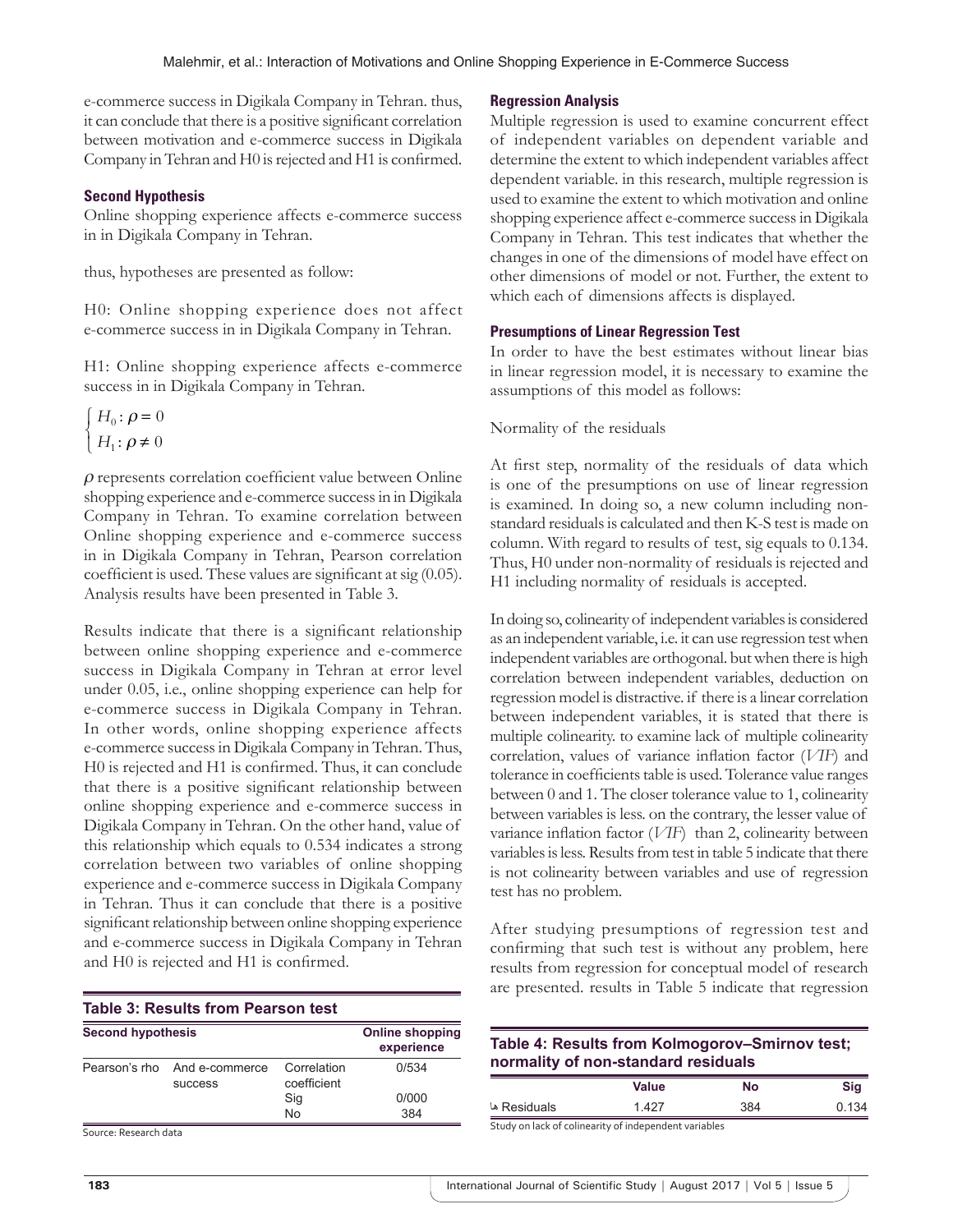|           | Table 5: Results from lack of colinearity between |  |
|-----------|---------------------------------------------------|--|
| variables |                                                   |  |

| <b>Indices</b>      | <b>Collinearity statistics</b> |                  |  |
|---------------------|--------------------------------|------------------|--|
|                     | <b>VIF</b>                     | <b>Tolerance</b> |  |
| Motivation          | 1.005                          | 0.995            |  |
| Shopping experience | 1.002                          | 0.998            |  |
| e-commerce success  | 1.004                          | 0.996            |  |

## **Table 6: Results from variance analysis of variables**

| <b>Model</b> | R                     | <b>Determination</b><br>coefficient | <b>Adjusted</b><br>determination<br>coefficient | f-statistics | Sia   |
|--------------|-----------------------|-------------------------------------|-------------------------------------------------|--------------|-------|
| 1            | 0/795                 | 0/633                               | 0/619                                           | 48/209       | 0/000 |
|              | Source: Research data |                                     |                                                 |              |       |

**Table 7: Regression coefficients Model Non-Standardized Standardized t-value Sig coefficients coefficients B Standard error Beta** 1 Width of origin 0.272 0.328 1.827 0.015 Motivation 0.243 0.089 0.436 4.729 0.007 Online shopping experience 0.368 0.108 0.518 3.409 0.001

a. Dependent variable: e‑commerce success, Source: Research data

model and Enter method have been used to predict changes in variables of motivation and online shopping experience on e-commerce success in Digikala Company in Tehran. Correlation coefficient value between variables equals to 0.795, indicating a strong correlation between independent variables and dependent variable. as observed in table of variance analysis, value of f statistics and sig level confirm significance of regression model; further, values of determination coefficient and adjusted determination coefficient equal to 0.693 and 0.681, indicating a percent of changes in dependent variable which is determined via independent variables.

Further, value of adjusted determination coefficient equals to 0.633, indicating that 63% of total changes in e-commerce success in Digikala Company in Tehran depend on 2 mentioned variables in this equation. in other words, independent variables predict over half of variance of e-commerce success in Digikala Company in Tehran. with regard to obtained f-value which is significant at error level(0.05), regression model has combined of 2 independent variables and one dependent variable; total independent variables enable to determine changes in e-commerce success in Digikala Company in Tehran. With regard to the standardized regression coefficients, results

indicate that the extent to which the determined factors affect e-commerce success in Digikala Company in Tehran is not the same. results indicate that variable of online shopping experience(0.518) has the most influence on e-commerce success in Digikala Company in Tehran among rest of factors. Further, motivation with coefficient(0.436) is in next rank of influence on e-commerce success in Digikala Company in Tehran.

# **CONCLUSION**

Today, due to the growth and diversity of e-commerce technologies, the number of online stores has expanded exponentially, led to new challenges in business. E-commerce has made tremendous advances despite the recent advent, especially in recent years, it has become increasingly popular in Iran, which has become an effective way for online retailers and their consumers to conduct online trading through commercial websites. A new concept of active purchasing technology, known as Internet shopping, emerged after the creation of the first Web site browser in 1990, which is one of the new ways of purchasing and has many benefits. The rapid growth and ever-increasing use of computer technology has made it possible for vendors, retailers and buyers to communicate more effectively through the Internet and increase the effectiveness of the exchange process. Hence, internet shopping can be considered as one of the major developments in retail sales in the world. Hence, the study of consumer behavior is important for companies to achieve their goals. Since the importance of attracting and retaining consumers for the success of online retailers is very important, research into consumer acceptance has attracted widespread attention to online shopping. In Iran, in spite of a dramatic global growth, Internet sales are inadequate and Internet markets have not reached enough maturity in Iran. People in Iran less likely tend to buy Internet retailers. Hence, companies should try to identify the factors that affect the demand for Internet shopping and increase in internet sales. One of the most important issues to be mentioned is conservative buying habits of customers. Changing these buying habits is an extremely difficult and time consuming task. In fact, there are various reasons for this situation, including factors of individual motivation, substructures, cultural factors, etc. E-retailers should know the behavioral and psychological aspects of customers in order to achieve this. By motivating their needs, they encourage customers to shop online and electronically.

# REFERENCES

Dehdashti, Z, Mobran, S. (2012), research entitled "Investigating the Impact of Individual Motivational Factors on Internet Purchase", Commercial Management. Volume 4, No. 12, 2013. pp. 52-37.